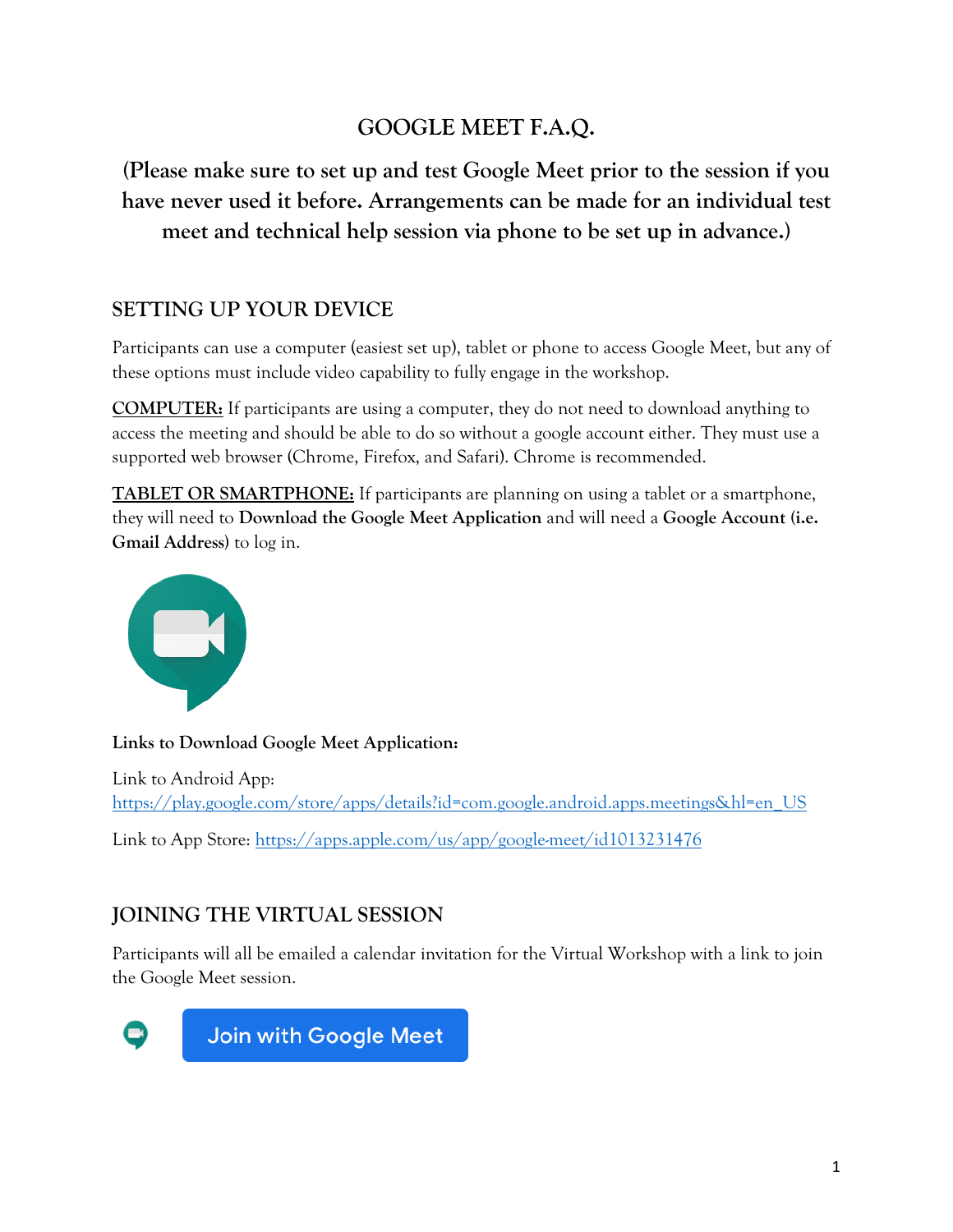- I. To Join a Meeting (choose 1 of the following):
	- A. Visit meet.google.com, and select a scheduled meeting



B. Open the meeting invite in your Google Calendar and click Join Google Meet.



II. The "Ready to join?" window opens.



A. If necessary, adjust your camera and audio settings by clicking the three vertical dots in the bottom right > settings > and then switching or testing your camera, mic, and speakers. Click "Done" when you're satisfied.

III. You're returned to the "Ready to join" window. Click "Join now."

IV. Once in the meeting, you'll want to be familiar with the below tools, so you can adjust them during your meeting, if necessary:



- A. **Mic/Video:** Enables you to mute/unmute your microphone and camera, respectively.
- B. **Leave call:** Enables you to leave a meeting, or, as the host, to end the meeting for all.
- C. **Captions:** Enables real-time automatically generated captions.
- D. **Screen sharing:** "Present Now" enables you to share a screen or window with participants.